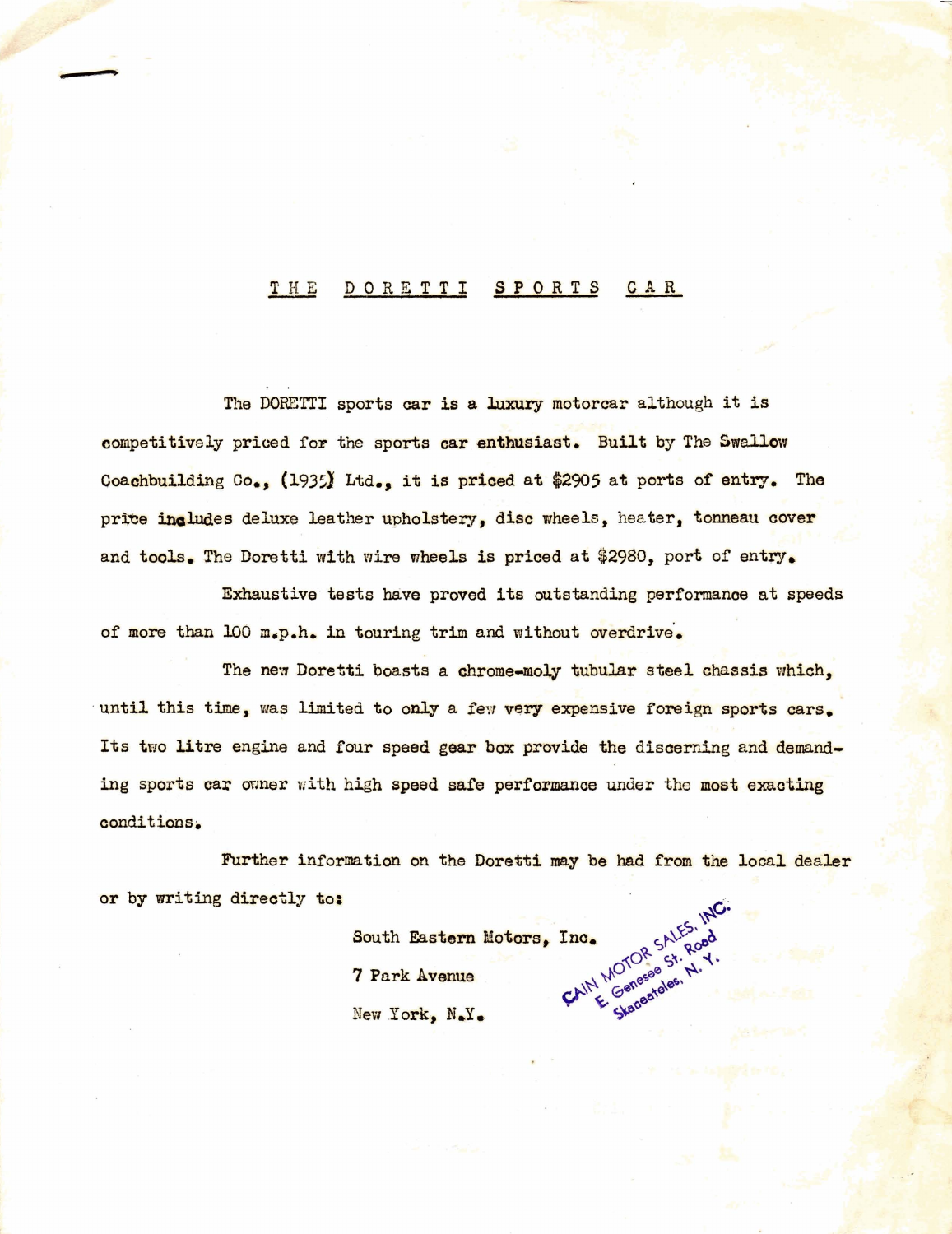## Dcretti-2

### SPECIFICATIONS

four cylinders. Bore-83mm.  $(3.268 \text{ in.})$ . Stroke--92mm.  $(3.622 \text{ in.})$ . Engine: Capacity--1,991 c.c. (121.5 in.). 2 litre. B.H.P. 90 at 4800 r.p.m. Piston speed--2,850 ft/min. at  $4800$  r.p.m. (equivalent to 100 m.p.h.). Compression ratio --8.5:1. Cylinder sleeves are replaceable and fitted in direct contact with cooling water. Aluminum alloy pistons. Three bearing crankshaft with integral balance weights. Overhead valves, push-rod operated. Four bearing camshaft, hyposine cams; drive by Duplex chain. Cooling system is thermostatically controlled. 14 pints capacity. Pump circulation, V-belt drive. Fuel system--12 Imp gal  $(54 \text{ 1}/2 \text{ litre})$  tank. Mechanical gas pump. Twin carburetors. Lubrication--pump submerged in sump. gauze filter. Purolator by-pass type oil cleaner with replaceable cartridge. Ignition-coil, centrifugal and vacuum controlled automatic advance. Champion L. 10/s plugs. Ventilated type dynamo. Buoyant power flexible mounting for engine and gearbox unit. Borg & Beck clutch, 9 in dia. single dry plate, hydraulically operated. Gearbox--four forward ratios and reverse. Positive synchromesh gears on 2nd, 3rd, and 4th forward ratios. Silent helical gears. Gear shift lever placed centrally in car.

| Ratios:  | Top  | 3rd   | 2nd   | 1st   | Rev.  |
|----------|------|-------|-------|-------|-------|
|          | 1.00 | 1.325 | 2,008 | 3.382 | 4.283 |
| Overall: | 3.7  | 4.9   | 7.4   | 12.5  | 15.8  |

Overdrive (optional extra) when fitted gives overall top gear ratio  $3.03$ .

Hardy-Spicer all metal propeller shaft, needle roller bearings. Short length to avoid whip and simplify frame construction. Front axle-independent suspension system with rubber-bushed wishbone shackles top and bottom. Patented bottom bush and top ball-jointed wheel swivels. Taper roller hub bearings. Rear axle--semi floating axle shafts, three piece casing. Ball bearings in hub. Drive-hypoid bevel gears, taper roller bearings.

 $(more)$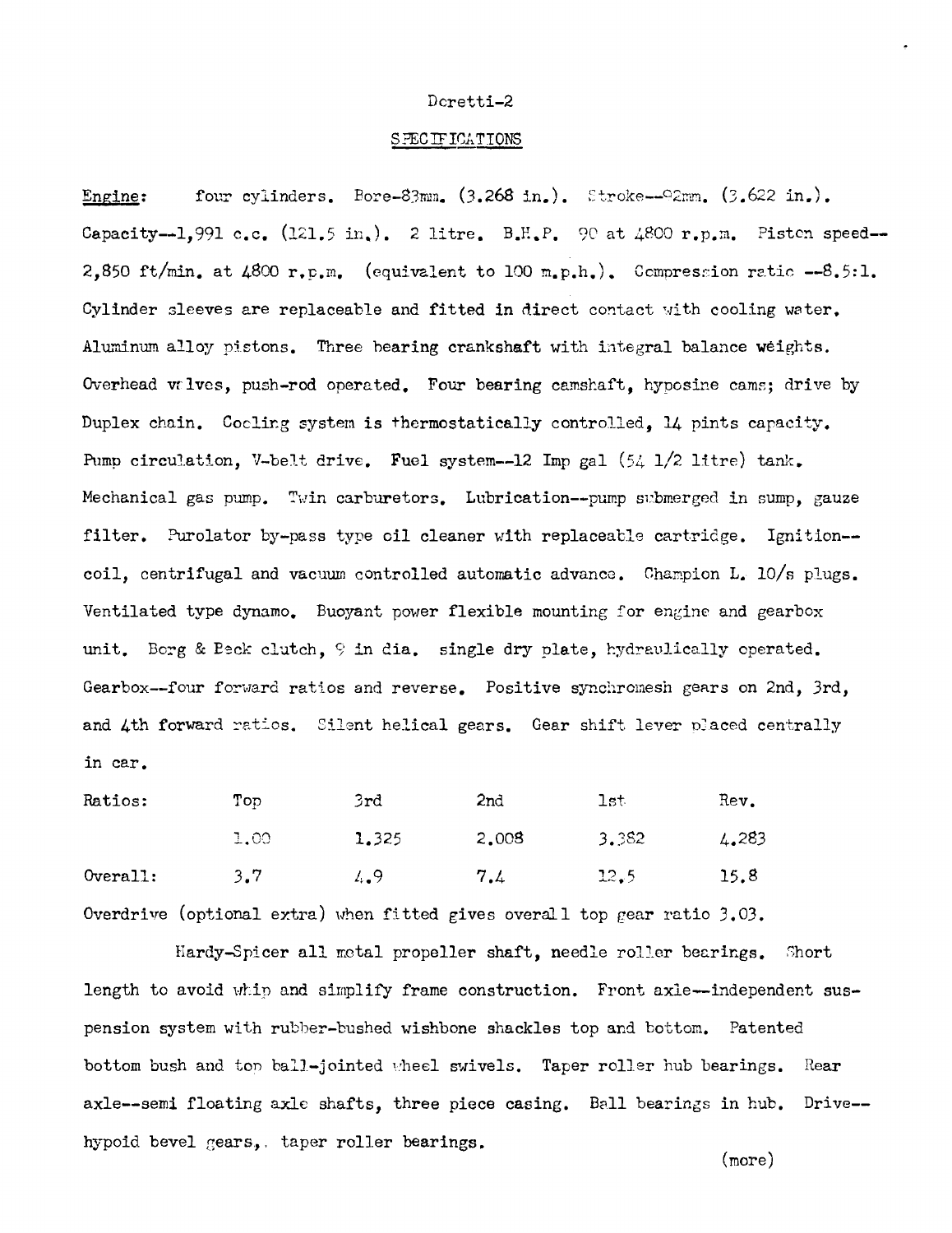#### Doretti-3

Ratio--3.89. Wheels are steel disc type with chrome nave plates. Suspension--low periodicity coil springs for independent suspension at front with telescopic dampers; wide semi-elliptic springs at rear, controlled by piston type dampers. Lockheed hydraulic brakes, front 10 in.  $x$  2  $1/4$  in., rear 9 in. x 1  $3/4$  in. Total lining area 148 sq. in. Two leading shoe-type used on front wheels, leading and trailing shoetype on rear wheels. Alloy cast iron brake drums. Foot operated on all four wheels hydraulically. Centrally mounted hand brake operates on rear wheels mechanically.

Steering--high gear cam and lever type unit. Optional right or left, hand drive. Steering wheel 16 in. dia., three snoke, spring type. Fattery--12 volt, 51 amp/hr. located under the hood.

Body: two-seater open sports steel and aluminum body with all-weather equipment. Detachable one-piece windscreen fitted with safety glass. Provision is made for easily detaching screen and fitting aero-type screen for speed. Edy construction allows easy removal of main panels and fenders in the event of damage requiring major renairs. Deluxe leather upholstery including instrument board and cockpit crash pads with inner sponge rubber. Two adjustable bucket type seats. Five in. tachometer and 5 in. speedometer with trip, positioned in front of driver. Separate instruments for fuel, water temperature and oil pressure. Ignition and headlight beam warning lights. Indirect instrument illumination. Control buttons for starter, carburetor strangler, windshield vipers, headlights, parking and panel lights.  $Ig$ nition locks. Luggage space behind seats and in boot. Spare wheel is located in boot with lock and interior control knob for release, Anti-rattle type locks on each door. One-piece hinged hood with interior control lock.

General equipment: headlights, F. 700 flush-fitting sealed unit; pre-focus bulbs, foot operated dip-switch. Parking lights located below headlights. Rear lamps, two tail and stop lamps, reversing and license plate illumination. Twin  $(nor)$